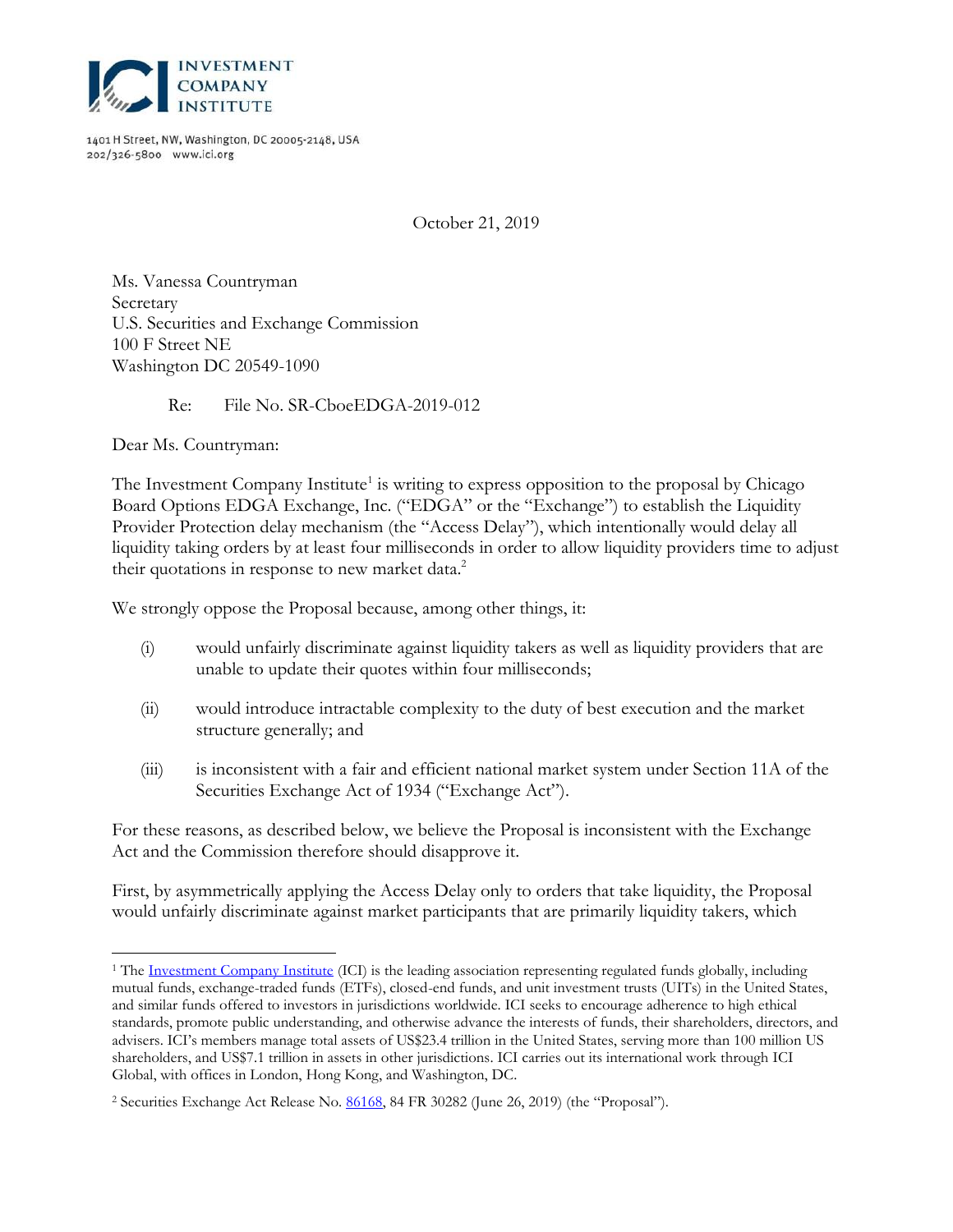Ms. [Ms. Vanessa Countryman](#page-0-0) October 21, 2019 Page 2

include most retail and institutional investors.<sup>3</sup> These investors would no longer be able to rely on a displayed quotation on EDGA because liquidity providers could modify or remove that quotation during the period of the Access Delay.<sup>4</sup> The Exchange argues that this discrimination is justified to encourage market makers and "any of a wide range of other market participants entering resting limit orders" to provide liquidity by preventing those resting orders from "being picked off by opportunistic traders."<sup>5</sup>

That purported rationale, however, fails to acknowledge that only one category of liquidity providers could benefit from the Access Delay: fast liquidity providers that are capable of modifying their quotations on EDGA within four milliseconds following a change in market prices. In fact, any investor submitting a limit order that joins the best bid or offer on EDGA but which is unable to cancel or modify its order within four milliseconds would face the risk of an adverse execution against the opportunistic traders.

The Access Delay, therefore, favors only sophisticated, low-latency market makers at the expense of liquidity takers, who would lose efficient and reliable access to displayed liquidity on the Exchange, and slower liquidity providers.<sup>6</sup> We further believe that this unfair discriminatory structure would impose an undue burden on competition on liquidity takers and slower liquidity providers and does not further the protection of investors or the public interest.<sup>7</sup>

Second, the Proposal could significantly complicate the duty of best execution and would exacerbate market complexity more broadly.

The Exchange states that while market participants would not be required to access liquidity on EDGA under Regulation NMS because EDGA quotations would not be protected, market participants "would be permitted to send orders for execution on EDGA" consistent with the duty

 $\overline{a}$ 

<sup>3</sup> Section 6(b)(5) of the Exchange Act requires that the rules of an exchange not be "designed to permit unfair discrimination between customers, issuers, brokers, or dealers." 15 U.S.C. 78f(b)(5).

<sup>4</sup> The Access Delay also may increase incidents of trade throughs on the Exchange. For example, when an investor sends a marketable sell order to EDGA, the best bid made ticks up on another market during the Access Delay. To the extent the EDGA liquidity provider does not update its quotation to match the new best bid during the Access Delay, there is no better priced hidden liquidity inside the spread on EDGA; and the order is not routable to the trading center with the new best bid; and therefore the execution following the conclusion of the Access Delay would trade through the superior bid available on the away exchange.

<sup>5</sup> Proposal at 30289-30290.

<sup>6</sup> Moreover, under the Proposal, the low-latency market makers capable of benefitting from the Access Delay, at the expense of slower liquidity providers and liquidity takers, would be under no obligation to improve market quality. The Commission has stated that "while exchanges may legitimately confer special benefits on market participants willing to accept substantial responsibilities to contribute to market quality, such benefits must not be disproportionate to the services provided." Exchange Act Release No. 67437, 77 FR 42525, 42527 (SR- NYSEAmex-2011-86) (disapproving a proposed rule change that would allow certain market makers to access certain order information unavailable to other market participants).

<sup>7</sup> *See* 15 U.S.C. 78f(b)(5) and (8) (requiring, among other things, that the rules of an exchange be designed to protect investors and the public interest and to not impose any burden on competition not necessary or appropriate in furtherance of the Exchange Act).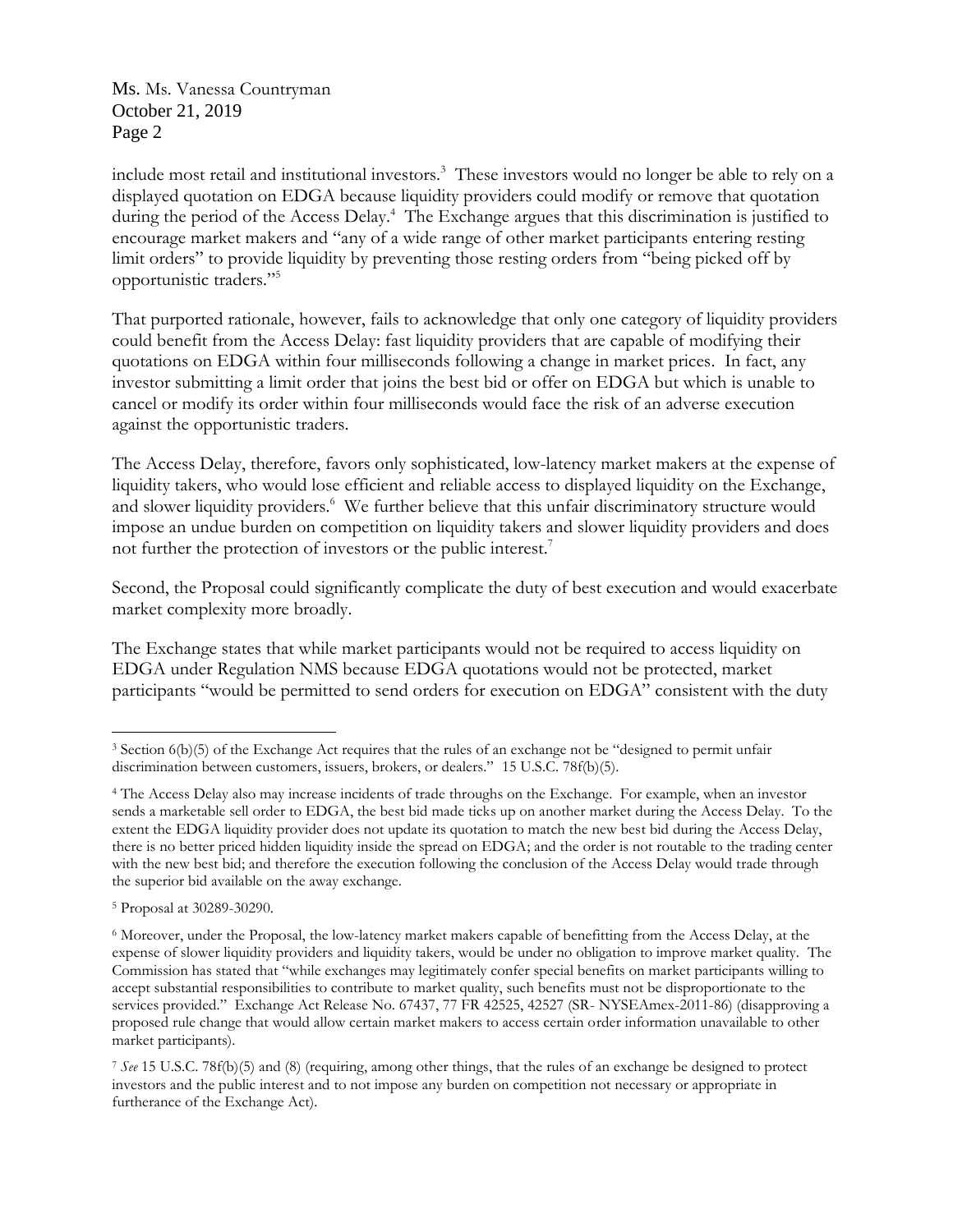Ms. [Ms. Vanessa Countryman](#page-0-0) October 21, 2019 Page 3

of best execution.<sup>8</sup> This framing of the duty of best execution may suggest that broker-dealers have the option to consider or ignore EDGA quotations even where EDGA quotations are better than the best protected quotations. It is difficult to imagine a scenario where a broker-dealer could ignore a better priced EDGA quotation to fill (or partially fill) an order without potentially inviting claims that it may be violating its duty of best execution. Even if a broker-dealer consistently found that it is unable to reliably access EDGA quotations because liquidity providers modify their quotes during the Access Delay, it nevertheless could face regulatory scrutiny, including from the Exchange itself, as to why it did not route or attempt to route to a better priced EDGA quotation.

The Proposal would exacerbate market complexity generally by establishing a harmful precedent. Other exchanges may similarly adopt manual quotations and access delays of varying lengths, which will undermine the efficacy of the Order Protection Rule and further complicate a broker-dealer's best execution analysis.<sup>9</sup> As additional exchanges adopt access delays of varying lengths, brokerdealers would have to account for each separate delay in determining which quotations are immediately accessible, further complicating routing decisions. Broker-dealers also would need to separately account for the national best bid or offer and the best protected bid or offer to ensure compliance with both their duty of best execution and the Order Protection Rule.<sup>10</sup> If the Proposal is approved, exchanges subsequently might propose specific order types that are exempt from these asymmetric access delays adding further complexity to the market structure. As a general matter, increases in market complexity benefit the most sophisticated market participants to the detriment of less sophisticated investors, and raise costs for everyone.

Third, the Proposal is inconsistent with a fair and efficient national market system under Section 11A.<sup>11</sup> A fundamental principle of the national market system is that immediate access to quotations facilitates the efficient pricing, display, and execution of orders. It is primarily for this reason that the Commission stated when adopting Regulation NMS that "a trading center's systems should provide the fastest response possible without any programmed delay."<sup>12</sup> The Proposal would retreat from intermarket price protection and efficient access to the Exchange's quotations by allowing lowlatency liquidity providers to modify their displayed quotations. The Commission has recognized that the ability of investors to timely access firm, displayed quotations is a cornerstone of open, fair, and transparent markets.<sup>13</sup>

 $\overline{a}$ 

<sup>11</sup> 15 U.S.C. 78k-1.

<sup>8</sup> Proposal at 30290. The Exchange notes that the decision to route an order to EDGA may depend on the prices and sizes posted on the Exchange as well as other factors such as the likelihood of execution.

<sup>9</sup> 17 CFR 242.611.

<sup>&</sup>lt;sup>10</sup> This may necessitate separate dissemination of the best protected bid and offer and the national best bid and offer, particularly if other exchanges similarly adopt "manual" quotations that are electronically accessible.

<sup>12</sup> Exchange Act Release No. [51808,](https://www.govinfo.gov/content/pkg/FR-2005-06-29/pdf/05-11802.pdf) 70 FR 37495, 37519 (June 29, 2005).

<sup>13</sup> Report Pursuant to Section 21(a) of the Securities Exchange Act of 1934 Regarding the NASD, the Nasdaq Market, and Nasdaq Market Makers, Exchange Act Release No. [37542,](https://www.sec.gov/litigation/investreport/nd21a-report.txt) at 32 (August 8, 1996) ("[f]ailure to honor quotations deprives investors of the liquidity that market makers advertise they will provide and injures the credibility of the market as a whole.").